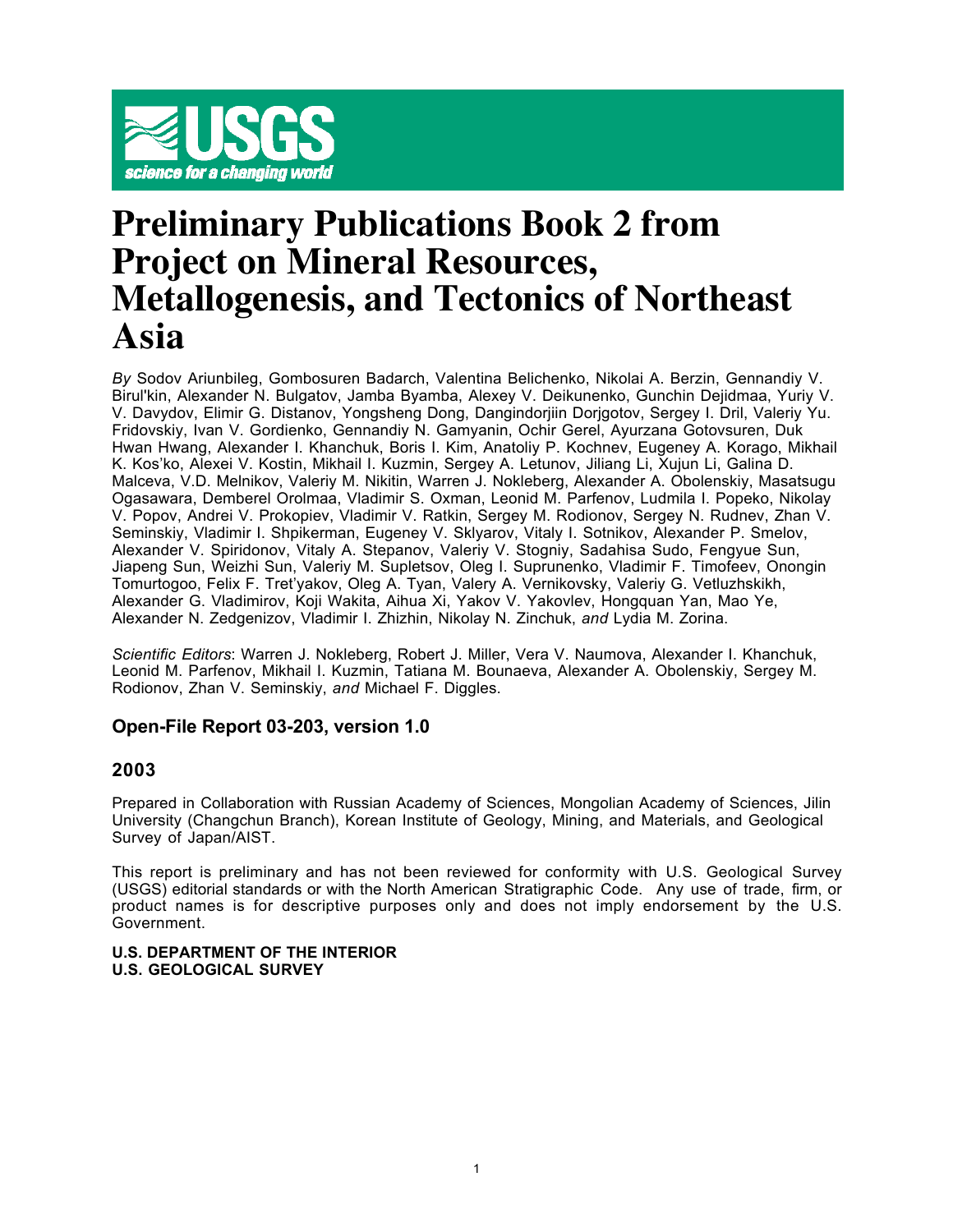## **INTRODUCTION**

This document describes the digital files on this CD-ROM report that consists of summary major compilations and syntheses accomplished in the six-year project through April 2003 for the study on the *Mineral Resources, Metallogenesis, and Tectonics of Northeast Asia (Eastern and Southern Siberia, Mongolia, Northeastern China, South Korea, and Japan)*. The CD-ROM report is for sale by U.S. Geological Survey, Information Services, ESIC Open-File Reports, PO Box 25286, Denver, CO 80225 (Telephone 888-ASK-USGS).

#### **ORGANIZATION OF CD-ROM**

At the root (base level) of this CD-ROM are the 1\_README.TXT file and this documentation (OF03–203.doc and OF03-203.pdf). The materials on the CD-ROM, including maps, tables, and articles, are stored in the following directories under the indicated file names. Articles and tables are in Word 6 format (\*.DOC) and in Adobe Acrobat Reader format (\*.PDF). Maps are in Adobe Acrobat Reader format (\*.PDF). Plain-text files are in ASCII (\*.TXT). This CD-ROM contains the following directories.

Acrobat. This directory contains Adobe Acrobat Reader installation programs for Windows and Macintosh computers. After installing this program, the files in PDF

# **CONTENTS OF DIRECTORIES ON CD-ROM**

(\*.pdf) format (text, figures, and maps) can be viewed and printed.

GEODYNAM. This directory contains the NE Asia Geodynamics Map (5 M scale), introduction, and explanation.

GEOGMAP. This directory contains the NE Asia Geographic Base Map (5 M scale). The map is provided in Adobe Illustrator, Corel Draw 7, and Adobe Acrobat Reader (PDF) formats.

METBELTS. This directory contains the NE Asia Lode Mineral Deposit and Placer District Map (7.5 M scale), anda series of 12 NE Asia Metallogenic Belt Maps (15 M scale) on three sheets, an introduction, and a summary metallogenic belt table.

MINDEP. This directory contains summary tables of NE Asia lode mineral deposits and placer districts, and an introductory manuscript article.

MINMOD. This directory contains descriptions of mineral deposit models with references for NE Asia.

PROJMAT. This directory contains NE Asia project materials, including the project emblem, and pamphlets for NE Asia andprevious projects.

| Directory       | File or Subdirectory Names (Alphabetical Order)                                                                                                                                                                 |  |
|-----------------|-----------------------------------------------------------------------------------------------------------------------------------------------------------------------------------------------------------------|--|
| Acrobat         | Directories Mac and PC containing Adobe Acrobat Reader 5.0 installation<br>programs.                                                                                                                            |  |
| <b>GEODYMAP</b> | NE Asia Geodynamics Map - Sheet 1.pdf<br>NE Asia Geodynamics Map - Sheet 2.pdf                                                                                                                                  |  |
| <b>GEOGMAP</b>  | Geographic Map Text.doc and .pdf<br>Geographic Map.cdr., .ai, and .pdf                                                                                                                                          |  |
| <b>METBELTS</b> | Introduction.doc and .pdf<br>Metallogenic Belt Table.doc and .pdf.<br>NE Asia Loce Mineral Deposit and Placer District Map - Sheet 1.pdf<br>NE Asia Metallogenic Belt Maps - Sheet 2, Sheet 3, and Sheet 4. pdf |  |
| <b>MINDEP</b>   | Introduction. doc and pdf<br>Lode Deposits. doc and pdf<br>Placer Districts.doc and pdf                                                                                                                         |  |
| <b>MINMOD</b>   | NE Asia Mineral Deposit Models doc and pdf                                                                                                                                                                      |  |
| <b>PROJMAT</b>  | NE Asia Project Emblem.pdf<br>NE Asia Project Pamphlet.pdf<br>Project Area Index Map.pdf<br>RFE-Ak-Can Cord Project Pamphlet.pdf                                                                                |  |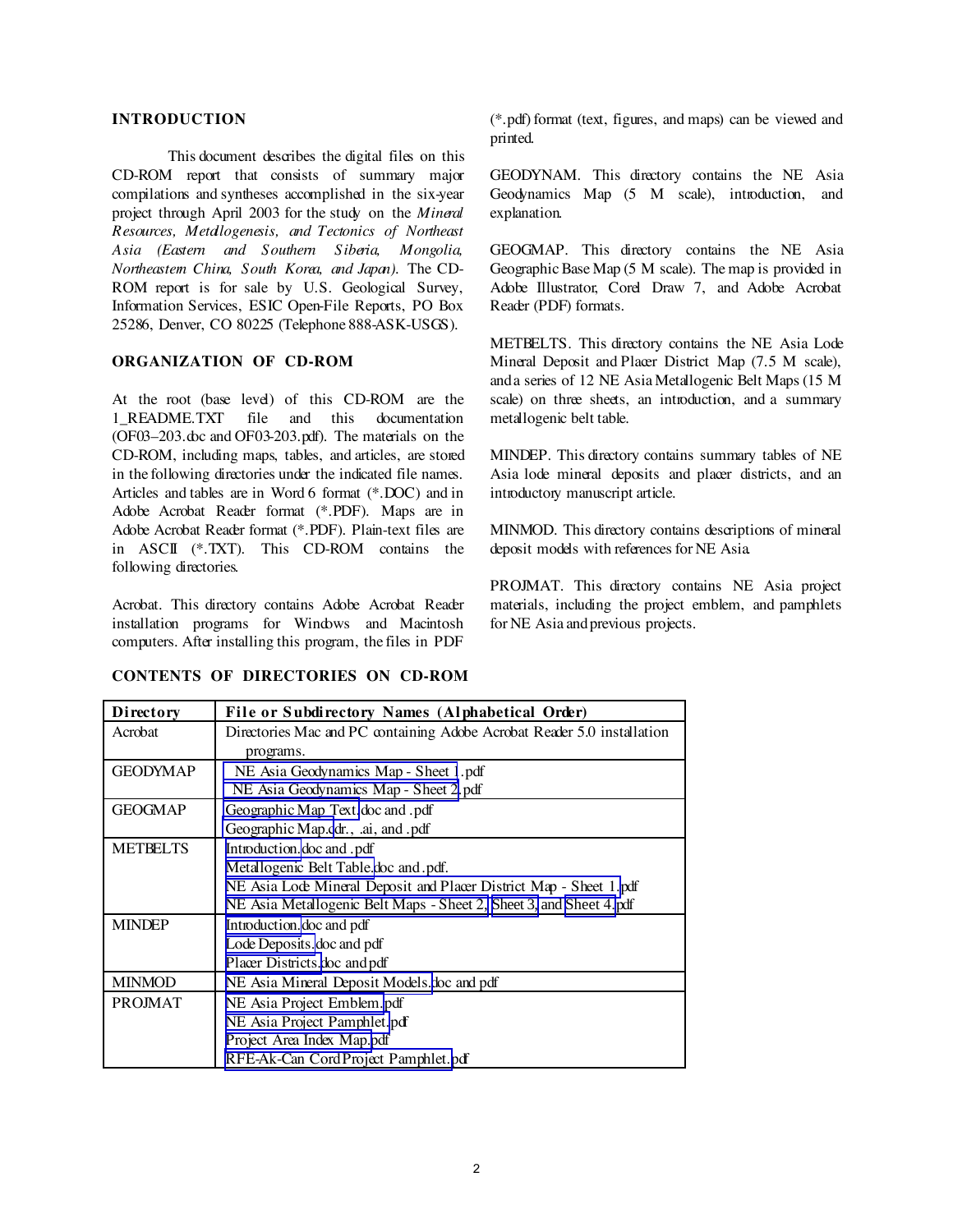#### **SYSTEM REQUIREMENTS**

The data andtext on this CD-ROM require either a UNIX® system-based or Linux® workstation, Macintosh® or compatible computer, or an IBM® or compatible personal computer, all equipped with a CD-ROM drive and a color monitor that can display 256 colors (16.7 million recommended). To use this CD-ROM, a PC should have: Intel® Pentium® or equivalent processor, Microsoft® Windows® 95 OSR 2.0, Windows 98 SE, Windows Millennium, Windows NT® 4.0 with Service Pack 5, Windows 2000, or Windows XP, and 64 MB of RAM. To use this CD-ROM, a Macintosh should have a PowerPC® processor, Mac OS software version 8.6, 9.0.4, 9.1, 9.2, or OS X; some features of Acrobat 5 may not be available for OS 8.6 and OS X due to OS limitations, and 64 MB of RAM. Almost any UNIX system-based or Linux workstation can readthese files.

On any platforms, you will need Adobe® Acrobat® Reader 5.0 or higher (5.0.5 and 5.1 included on this disk for Macintosh and Windows) or other software that can translate PDF files.

#### **PORTABLE DOCUMENT FORMAT (PDF) FILES**

This CD-ROM contains Portable Document Format (PDF) files for viewing and searching documents. The Acrobat directory contains installers for Adobe Acrobat Reader 5.0.5 and 5.1 for both Windows (PC directory) and Macintosh (Mac directory). The installers are provided on this disc, or can be downloaded as the latest version of Adobe Acrobat Reader, free, via the Internet from the Adobe homepage on the World-Wide Web at [http://www.adobe.com/.](http://www.adobe.com/) In order to view PDF files you will need a reader that can translate PDF files. This CD-ROM contains a full-text index (INDEX.PDX andassociatedfiles in the INDEX directory) that is for use in searching the PDF files for words or sets of words using the search tool in Acrobat Reader.

#### **DISCLAIMERS**

This report is preliminary and has not been reviewed for conformity with U.S. Geological Survey (USGS) editorial standards or with the North American Stratigraphic Code. Any use of trade, firm, or product names is for descriptive purposes only and does not imply endorsement by the U.S. Government.

This Compact Disc-Read Only Memory (CD-ROM) publication was prepared by an agency of the United States Government. Neither the United States Government nor any agency thereof, nor any of their employees, makes any warranty, expressed or implied, or assumes any legal liability or responsibility for the accuracy, completeness, or usefulness of any information, apparatus, product, or process disclosed in this report, or represents that its use would not infringe privately owned rights. Reference therein to any specific commercial product, process, or service by trace name, tracemark, manufacturer, or otherwise does not necessarily constitute or imply its endorsement, recommendation, or favoring by the United States Government or any agency thereof.

Although all data and software published on this CD-ROM have been used by the USGS, no warranty, expressed or implied, is made by the USGS as to the accuracy of the data and related materials and (or) the functioning of the software. The act of distribution shall not constitute any such warranty, and no responsibility is assumed by the USGS in the use of this data, software, or related materials.

#### **ASSOCIATED PROJECT**

These materials on this CD-ROM are a summary of major compilations and syntheses accomplished in six-year project. The major scientific goals and benefits of the project are to: (1) provide a comprehensive international data base on the mineral resources of the region that is the first, extensive knowledge available in English; (2) provide major new interpretations of the origin and crustal evolution of mineralizing systems and their host rocks, thereby enabling enhanced, broad-scale tectonic reconstructions andinterpretations; and(3) promote trade and scientific and technical exchanges between the North America and Northeast Asia. Data from the project are providing sound scientific data and interpretations for commercial firms, governmental agencies, universities, and individuals that are developing new ventures and studies in the project area, and for land-use planning studies that deal with both mineral potential issues. Northeast Asia has vast potential for known and undiscovered mineral deposits; however, little information existed in English in the West until publication of products from this project. Consequently, data and interpretations from the project are providing basic knowledge for major scientific, commercial, national, and international endeavours by other interested individuals andgroups.

#### **CUSTOMERS AND COLLABORATING AGENCIES**

Customers for this and the prior include: (1) major mining, petroleum, environmental, construction, investment, and information companies, agencies, and organizations, (2) federal and state government agencies; (3) professional organizations; (4) earth science departments at universities;  $(5)$  news media; and  $(6)$ mineral resource, petroleum, and information company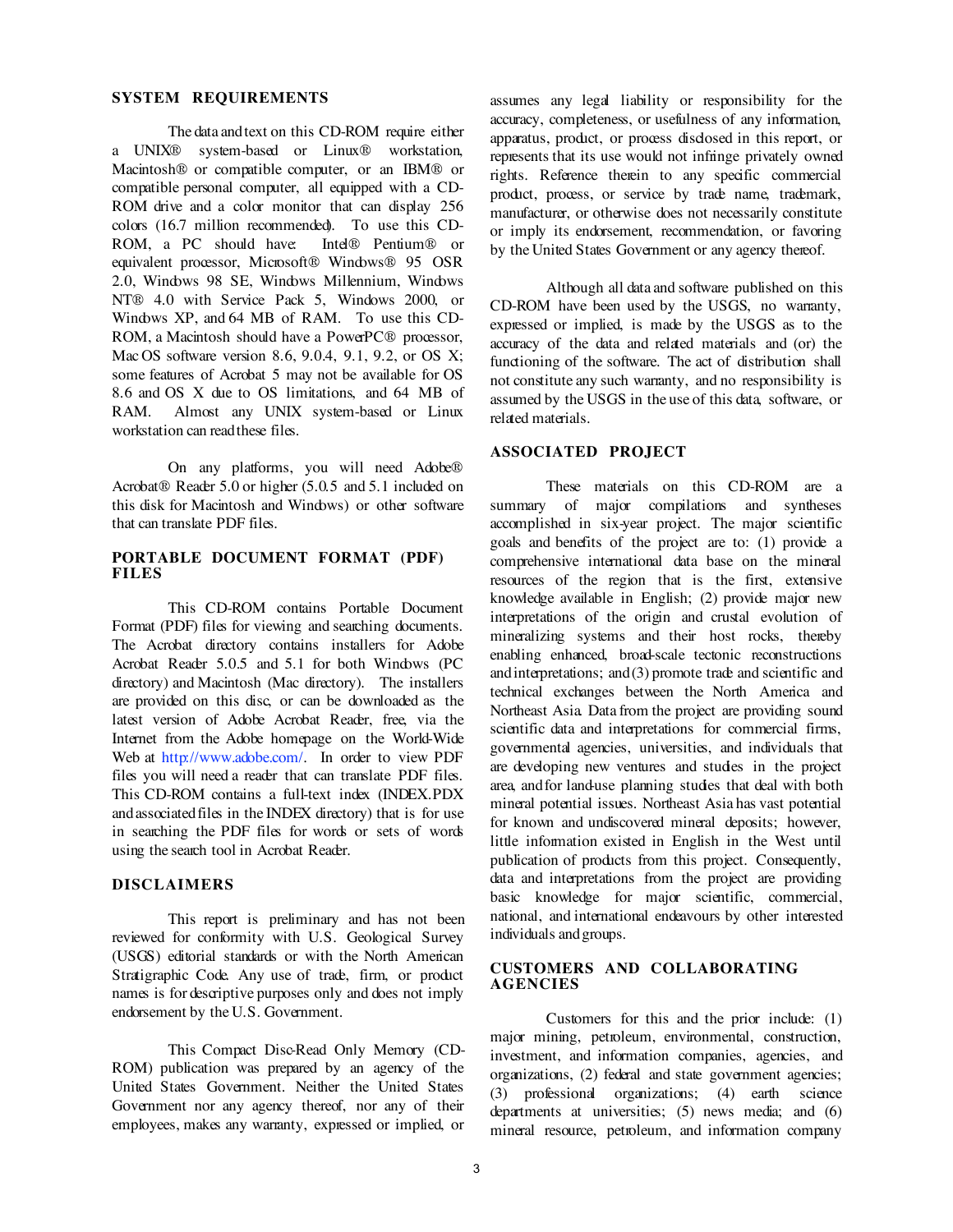consultants. A major international customer is the Commerce Working Group of the Russian-U.S.A. Commission.

The collaborating agencies for the project are the Russian Academy of Sciences, Mongolian Academy of Sciences, Mongolian Technical University, Jilin University, China, the Korean Institute of Geology, Mining, and Materials, the Geological Survey of Japan/AIST, and the U.S. Geological Survey. Other U.S.A. project participants are the Colorado School of Mines, University of Alaska Fairbanks, Stanford University, and the Northwest Mining Association, Spokane, Washington.

# **STUDY AREA AND PLANNED PRODUCTS**

The study area for the project consists of Eastern and Southern Siberia, Mongolia, Northeastem China, South Korea, and Japan. The area is approximately bounded by 40 to 82 N. latitude and 80 to 146 E. longitude.

The planned products include: (a) detailed mineral resource tables and location maps with data on about 1,700 lode deposits and about 100 placer districts, based on original, cited references; (b) regional terrane and overlap-assemblage maps and detailed explanations that provide the geologic setting for mineral deposits and metallogenic belts; (c) metallogenic-belt and mineral resource maps and interpretations; and (d) metallogenic and tectonic interpretations, including a four-dimensional time-space model depicting the crustal origin and evolution of mineral deposits. Publications for the project consist of, rapid preliminary reports, such as this report, of new and important regional geologic maps, map explanations, and general mineral resource tables and maps. Project publications are being released in both paper (USGS publications and scientific journals), digital (floppy disk, CD-ROM, GIS (ARC-View), and Internet/Web) formats. The various resource tables, maps, and interpretative materials are being authored by the international collaborators with the USGS project members serving as co-editors, andas co-authors on some interpretative articles.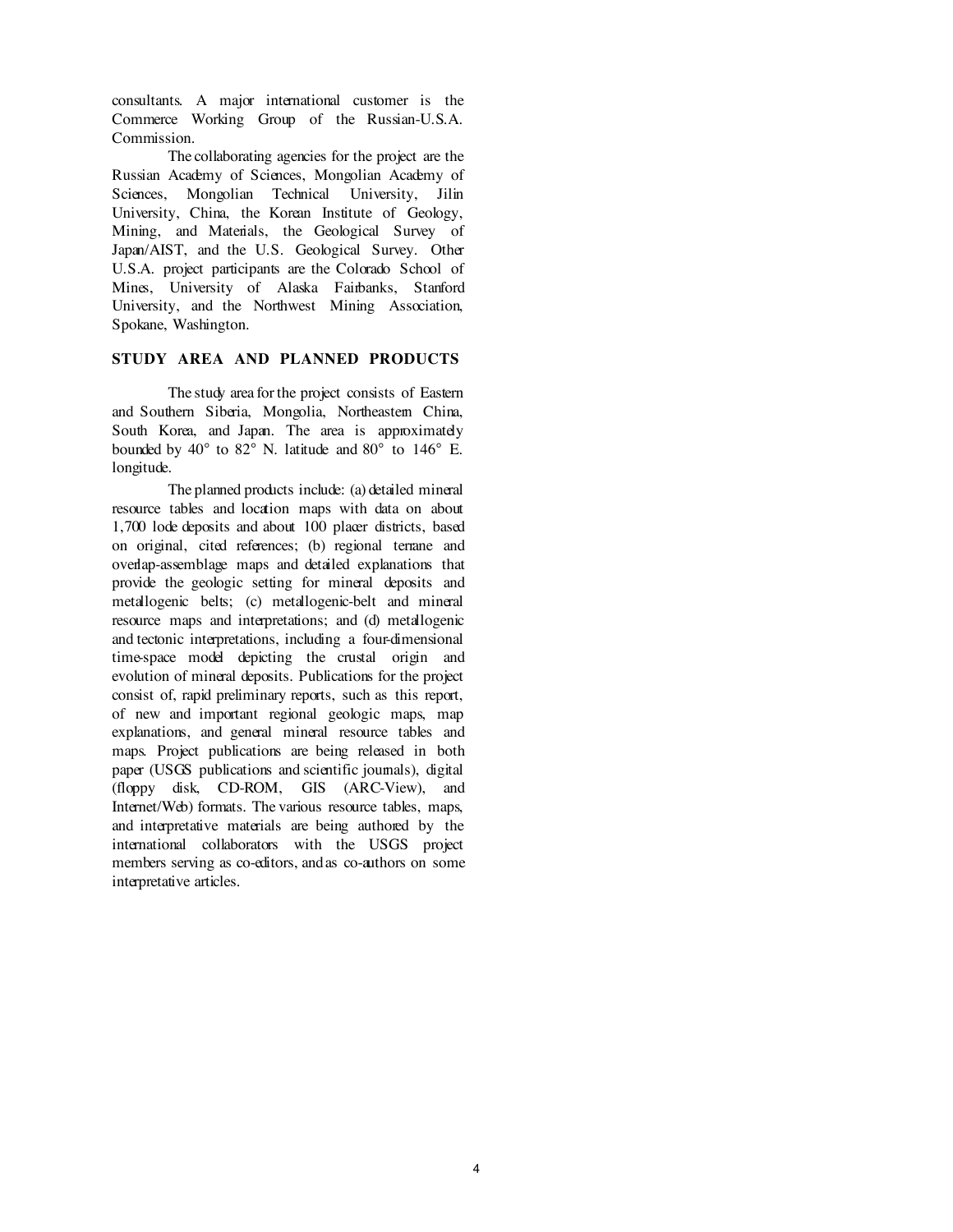# **PROJECT CONTACTS**

| <b>Name and Country</b>                              | <b>Address</b>                                                                                                                     | <b>Phone Numbers and e-mail</b><br><b>Address</b>                                          |
|------------------------------------------------------|------------------------------------------------------------------------------------------------------------------------------------|--------------------------------------------------------------------------------------------|
| Gombosuren Badarch<br>Mongolia                       | Geological Institute<br>Mongolian Academy of Sciences<br>Enkhtaivan Avenue 63<br>Ulaanbaatar, Mongolia 210351                      | Voiœ Telephone: 976-1-5-11-35<br>FAX: 976-1-32-43-83<br>EMAIL: badarch@magicnet.mn         |
| Yan Hongquan<br>Northeast China                      | Geological Research Institute<br>Geology Palace, 6 Xinminzhu Street<br>Jiling University, Changchung,<br>China 130026              | Voiœ Telephone: 86-431-8963476<br>FAX: 86-431-892-83-27<br>EMAIL: yanhongq@public.cc.jl.cn |
| Alexander I. Khanchuk<br>Russia - Russian Southeast  | Director, Far East Geological<br>Institute<br>Russia Academy of Sciences<br>Prospect 100-letya 159<br>Vladvostok-22, Russia 690022 | Voiœ Telephone: 4232-31-83-23<br>FAX: 4232-31-87-76<br>EMAIL: director@fegi.ru             |
| Duk-Hwan Hwang<br>South Korea                        | Korea Institute of Geology, Mining,<br>and Materials<br>30, Kajung-dong, Yuson-ku<br>Taejon, Korea 305-350                         | Voiœ Telephone: 82-42-868-3092<br>FAX: 82-42-861-9720<br>EMAIL: dhhwang15@hotmail.com      |
| Mikhail Kuzmin<br>Russia - Southeastem<br>Siberia    | Director, Institute of Geochemistry<br>Russian Academy of Sciences<br>Irkutsk, Russia 664033                                       | Voiœ Telephone: 3952-460-500<br>FAX: 3952-464-050<br>EMAIL: mikuzmin@igc.irkutsk.su        |
| Warren J. Nokleberg<br>U.S.A.                        | <b>Western Mineral Resources</b><br>U.S. Geological Survey, MS 901<br>Menlo Park, California USA<br>94025                          | Voiœ Telephone: 650-329-5732<br>FAX: 650-329-5134<br>EMAIL: wnokleberg@isdmnl.wr.usgs.gov  |
| Alexander A. Obolenskiy<br>Russia - Southern Siberia | United Institute of Geology<br>Russian Academy of Sciences<br>Prospect Academician Koptyug No.<br>3<br>Novosibirsk, Russia 630090  | Voiœ Telephone: 3832-33-30-28<br>FAX: 3832-35-27-92<br>EMAIL: obolensk@uiggm.nsk.su        |
| Masatsugu Ogasawara<br>Japan                         | Geological Survey of Japan/AIST,<br>Tsukuba Central 7, Tsukuba, 305-<br>8567, Japan                                                | Voiœ Telephone: 81-298-61-3854<br>FAX: 81-298-61-3742<br>EMAIL: masa ogasawara@aist.go.jp  |

For additional information about the project, please contact one or more of the following persons.

## **PROJECT SUMMARIES AVAILABLE ON INTERNET/WEB**

Summary of project on Mineral Resources, Metallogenesis, and Tectonics of Northeast Asia (Eastern and Southern Siberia, Mongolia, Northeastem China, South Korea, andJapan)

[http://minerals.er.usgs.gov/wr/projects/minres.](http://minerals.er.usgs.gov/wr/projects/minres.shtml)shtml

Summary of project on Mineral Deposits, Metallogenesis, and Tectonics of the Russian Far East, Alaska, andtheCanadian Cordillera

[http://minerals.usgs.gov/west/projects/majdeps.](http://minerals.usgs.gov/west/projects/majdeps.pdf)pdf

#### **PROJECT PUBLICATIONS AVAILABLE ON INTERNET/WEB**

Preliminary Publications Book 1 From Project on Mineral Resources, Metallogenesis, and Tectonics of Northeast Asia: U.S.G.S. Open-File Report 99-165: <http://geopubs.wr.usgs.gov/open-file/of99-165/>

Significant Metalliferous andSelected Non-Metalliferous Lode Deposits andPlacer Districts for the Russian Far East, Alaska, and Canadian Cordillera: U.S.G.S. Open-File Report 96-513-B: <http://geopubs.wr.usgs.gov/open-file/of96-513-b/>